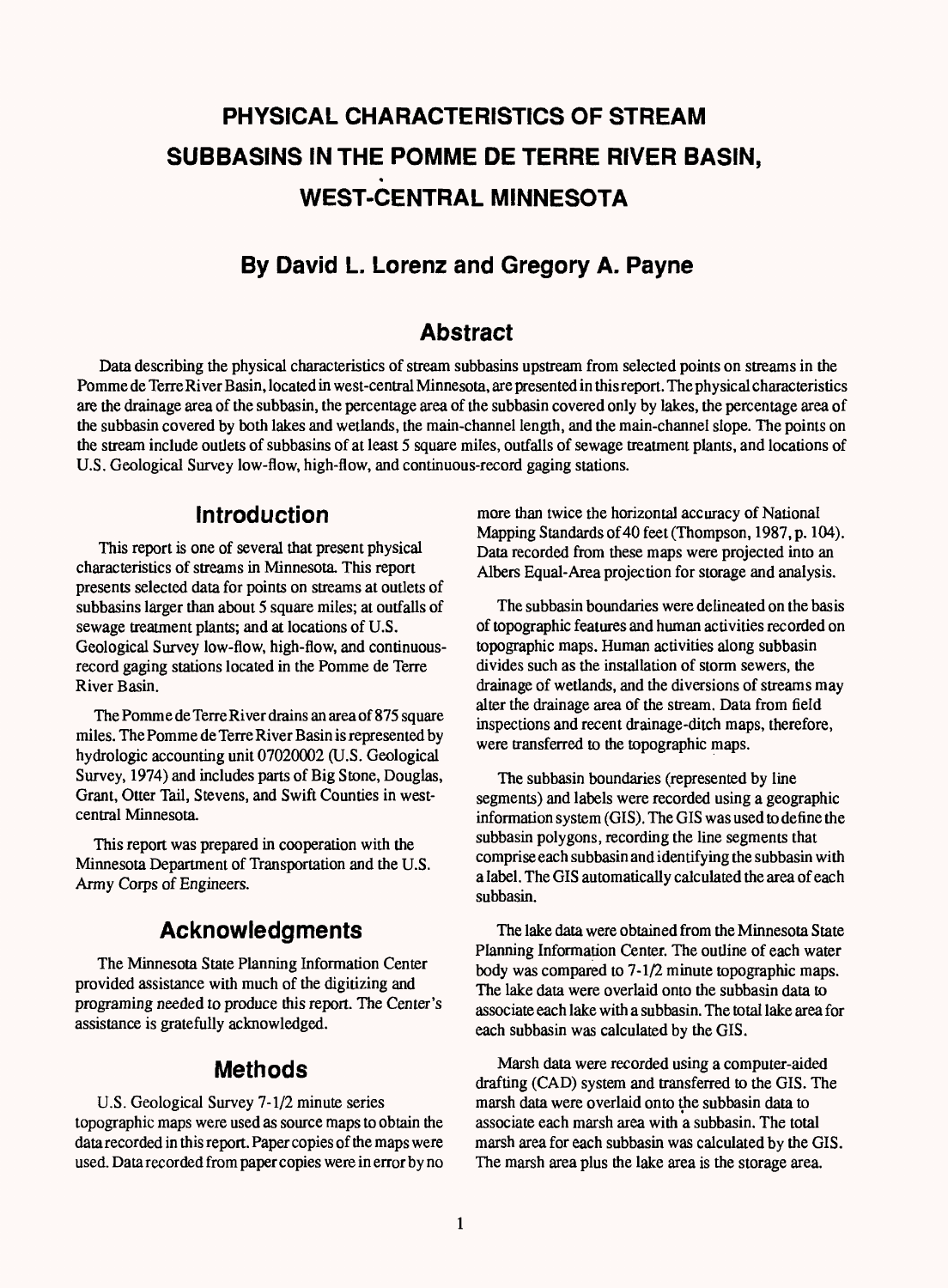Main channels were delineated for each subbasin on the 7-1/2 minute topographic maps starting at the mouth of the subbasin and working upstream. Whenever the main channel joined with another stream, the stream upstream of the junction that drained the largest area was selected as the main channel. The main channel is continuous and is a single trace that passes through marshes, lakes, and the midline of wide rivers and braided streams. The main channel was extended to the basin divide from the uppermost stream trace on the topographic map. The stream-channel segments forming the main channel were recorded using the CAD and transferred to the CIS. Line segments forming an individual stream channel were identified manually and entered into the CIS data base.

Elevation data at the intersection of topographic contour lines and main channels were recorded using the CAD system. The data were transferred to the CIS and each data point was associated with a main-channel line segment. Two points on the main channel, at 10 percent and at 85 percent of the main-channel length from the basin outlet to the drainage divide, were located by the CIS. The elevations of these two points were interpolated from the data recorded in the CIS. Main-channel slope was calculated by dividing the differences in elevation between these points by the distance along the main channel between these points.

## **Physical Characteristics of Stream Subbasins**

The physical characteristics determined for each of the subbasins shown on plate 1 are presented in table 1 at the end of this report. The stream subbasins presented in table 1 are ordered from headwaters to mouth. The rank of the stream is shown by indentation and indicates the drainage pattern of the stream. Rank was assigned by area of the drainage basin drained by the stream. Whenever two streams joined, the stream draining the smaller of the two drainage basins was assigned a lower rank. The firstranked river is the Pomme de Terre River. Tributary streams are indented.

The data for drainage area, for main-channel length, and for main-channel slope are reported using three significant figures or rounded to the nearest hundredth of a unit. The data for lake area and for storage area are reported using two significant figures or to the nearest tenth of a percent

The following is an explanation of terms used in table 1:

Basin number. The arbitrary number used to identify a subbasin. The number is based on the Minnesota Common Stream Number System.

Stream name and location. The name of the stream shown on U.S. Geological Survey 1:24,000 topographic maps. The relative position of the subbasin above other subbasins, streams, gaging stations, and outfalls from sewage treatment plants also is given.

Outlet location. The U.S. Public Lands Survey System is used to describe the location the stream flows out of the subbasin to quarter-quarter section. The description includes quarter-quarter section, section, township, and range.

Drainage area. That area, measured on a horizontal plane, enclosed by a topographic divide, within which direct surface runoff from precipitation normally flows by gravity into a watercourse above a specific point. This may include closed basins and other areas that do not contribute directly to surface runoff.

Lake area. The percentage of the drainage area covered by open water.

Storage area. The percentage of a drainage area covered by open water and marshes as shown on 7-1/2 minute topographic maps. Marsh areas are not shown on plate 1.

Main-Channel length. The total length of the main channel from the basin outlet to the drainage divide. The main channel is the watercourse that drains the greatest area.

Main-Channel slope. The average slope of the watercourse between the points at 10 and at 85 percent of the distance along the main channel from the basin outlet to the drainage divide.

#### **References**

- Thompson, M.M., 1987, Maps for America, Third edition: U.S. Geological Survey, 265 p.
- U.S. Geological Survey, 1974, Hydrologic Unit Map-- 1974 State of Minnesota: Scale 1:500,000,1 plate.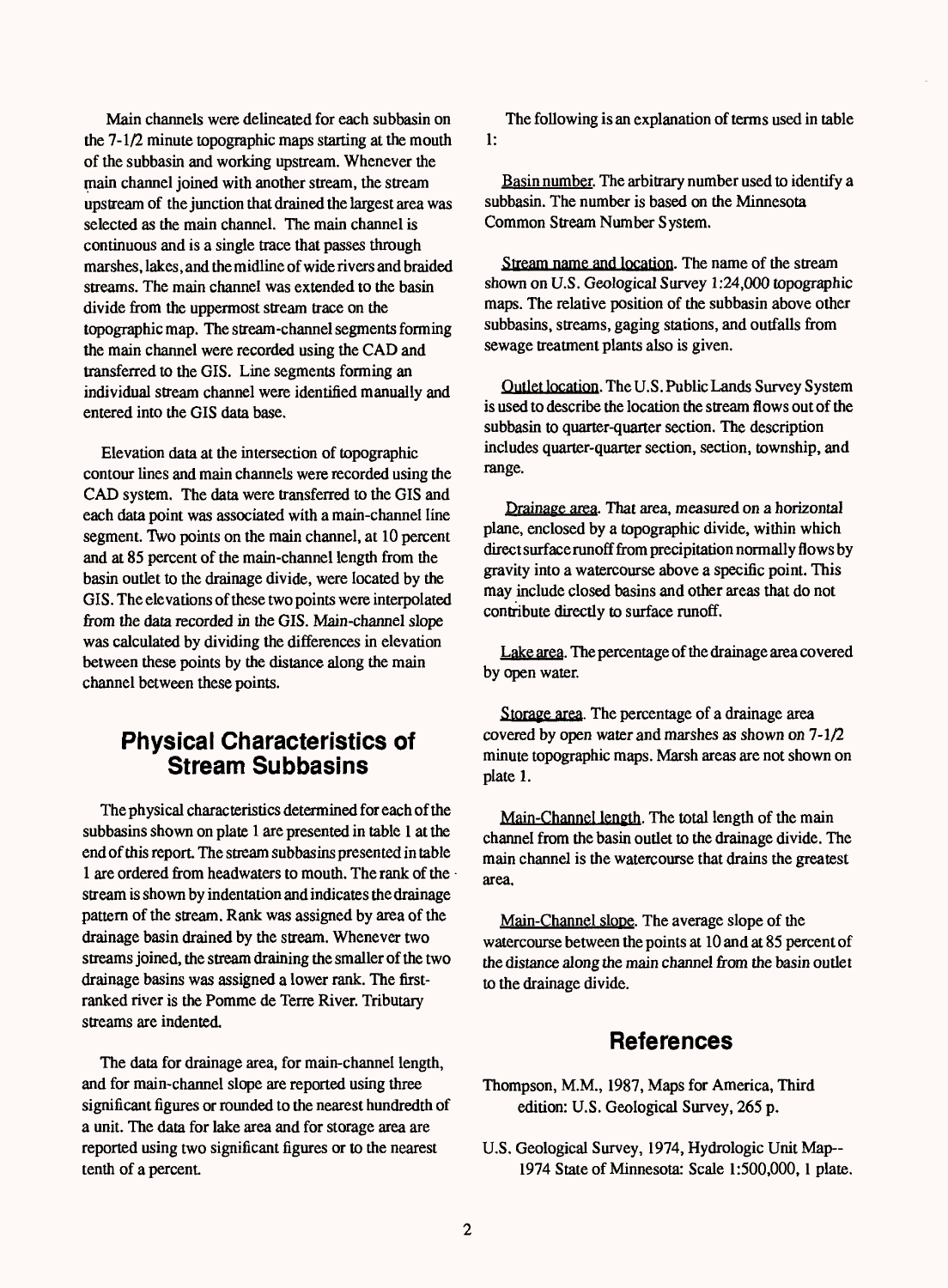|                 |                                                                                                                       | [All cities and towns are in                             |                            |               |       | Minnesota; --, not computed] |                           |                             | Ò                            |                               |                               |                              |                           |
|-----------------|-----------------------------------------------------------------------------------------------------------------------|----------------------------------------------------------|----------------------------|---------------|-------|------------------------------|---------------------------|-----------------------------|------------------------------|-------------------------------|-------------------------------|------------------------------|---------------------------|
|                 |                                                                                                                       |                                                          |                            |               |       |                              | By subbasin               |                             | Cumulative to mouth of basin |                               |                               |                              |                           |
|                 |                                                                                                                       |                                                          | Outlet location            |               |       | Drainage                     | (percent<br>Lake<br>area  | (percent<br>Storage<br>area | Drainage                     | Lake<br>area                  | Storage<br>area               | Main                         | channel<br>Main-<br>slope |
| number<br>Basin | Stream name and location                                                                                              | Quarter-<br>quarter<br>section                           | Sec-<br>tion               | Town-<br>ship | Range | square<br>miles)<br>area     | of sub-<br>basin<br>area) | of sub-<br>basin<br>area)   | square)<br>miles)<br>area    | (percent<br>of total<br>area) | (percent<br>of total<br>area) | channel<br>(miles)<br>length | (foot<br>mile)<br>per     |
|                 | First order tributary Second order tributary<br>Main stem                                                             |                                                          |                            |               |       |                              |                           |                             |                              |                               |                               |                              |                           |
| 2301909         | <b>Noncontributing</b> area                                                                                           | No outlet                                                |                            |               |       | 19.1                         | 22                        | 30                          | 19.1                         | 22                            | 30                            | ł.                           | $\pmb{\cdot}$             |
| 2301900         | Unnamed tributary to Stalker Lake above mouth                                                                         | $\mathrm{SE}^{1\!}A\mathrm{NW}^{1\!}A$                   | 28                         | 132N          | 41W   | 13.4                         | 9.6                       | $\mathbf{z}$                | 32.5                         | 17                            | 23                            | 8.85                         | 6.57                      |
| 2302100         | Pomme de Terre River above outlet of Stalker<br>Lake                                                                  | $SE^{1}_{4}SE^{1}_{4}$                                   | 32                         | 132N          | 41W   | 24.0                         | 15                        | $\mathfrak{B}$              | 56.5                         | $\overline{16}$               | 23                            | 10.4                         | 5.52                      |
| 2302000         | Pomme de Terre River above North Tenmile Lake $\, {\rm SWJy}_4 \rm NE\textsuperscript{1/4}$                           |                                                          | 16                         | 131N          | 42W   | 39.0                         | $\mathbf{z}$              | $\Omega$                    | 95.5                         | 15                            | 22                            | 23.0                         | 5.61                      |
| 2302201         | Pomme de Terre River above gaging station near<br>Dalton (near outlet of Tenmile Lake), station<br>number is 05293210 | NE14SE14                                                 | $\mathbf{z}$               | 131N          | 42W   | 18.6                         | 29                        | 33                          | 114                          | $\frac{8}{18}$                | $\mathcal{Z}$                 | 26.9                         | $\frac{8}{4}$             |
| 2302200         | Pomme de Terre River above outlet of Tenmile<br>Lake                                                                  | $NEV_4SEV_4$                                             | $\mathfrak{p}_\mathcal{E}$ | 131N          | 42W   | 2.56                         | 6.2                       | 13                          | 117                          | 17                            | $\mathcal{Z}$                 | 27.1                         | 4.81                      |
| 2302700         | Pomme de Terre River above Pelican Creek                                                                              | $\text{SW}^1\text{/aSW}^1\text{/a}$                      | 12                         | 130N          | 42W   | 15.7                         | $\mathbf{I}$              | 17                          | 132                          | $\overline{16}$               | 23                            | 30.7                         | 4.45                      |
| 2302509         | Noncontributing area<br>am                                                                                            | No outlet                                                |                            |               |       | 19.9                         | 13                        | $\boldsymbol{z}$            | 19.9                         | 13                            | $\mathbf{z}$                  | ŧ                            | ł                         |
| 2302500         | Lake Christina above outlet                                                                                           | $SE^{1/2}NE^{1/4}$                                       | 13                         | 130N          | 41W   | 40.6                         | 19                        | 29                          | 60.5                         | 17                            | 28                            | 9.99                         | 23.85                     |
| 2302600         | Pelican Lake above outlet                                                                                             | $\mathrm{SE}^\mathrm{I\!}/_4\mathrm{NE}^\mathrm{I\!}/_4$ | $\overline{16}$            | 130N          | 41W   | 20.9                         | $\overline{31}$           | 35                          | 81.4                         | $\overline{2}$                | 30                            | 13.8                         | 1.6                       |
| 2302409         | Rencontributing area                                                                                                  | No outlet                                                |                            |               |       | 4.40                         | 13                        | 17                          | 4.40                         | 13                            | 17                            | $\cdot$                      | $\mathbf{I}$              |

k.

Table 1.—Physical characteristic data for the Pomme de Terre River drainage basin Table 1. *Physical characteristic data for the Pomme de Terre River drainage basin*

 $\ddot{\phantom{0}}$ 

 $\overline{a}$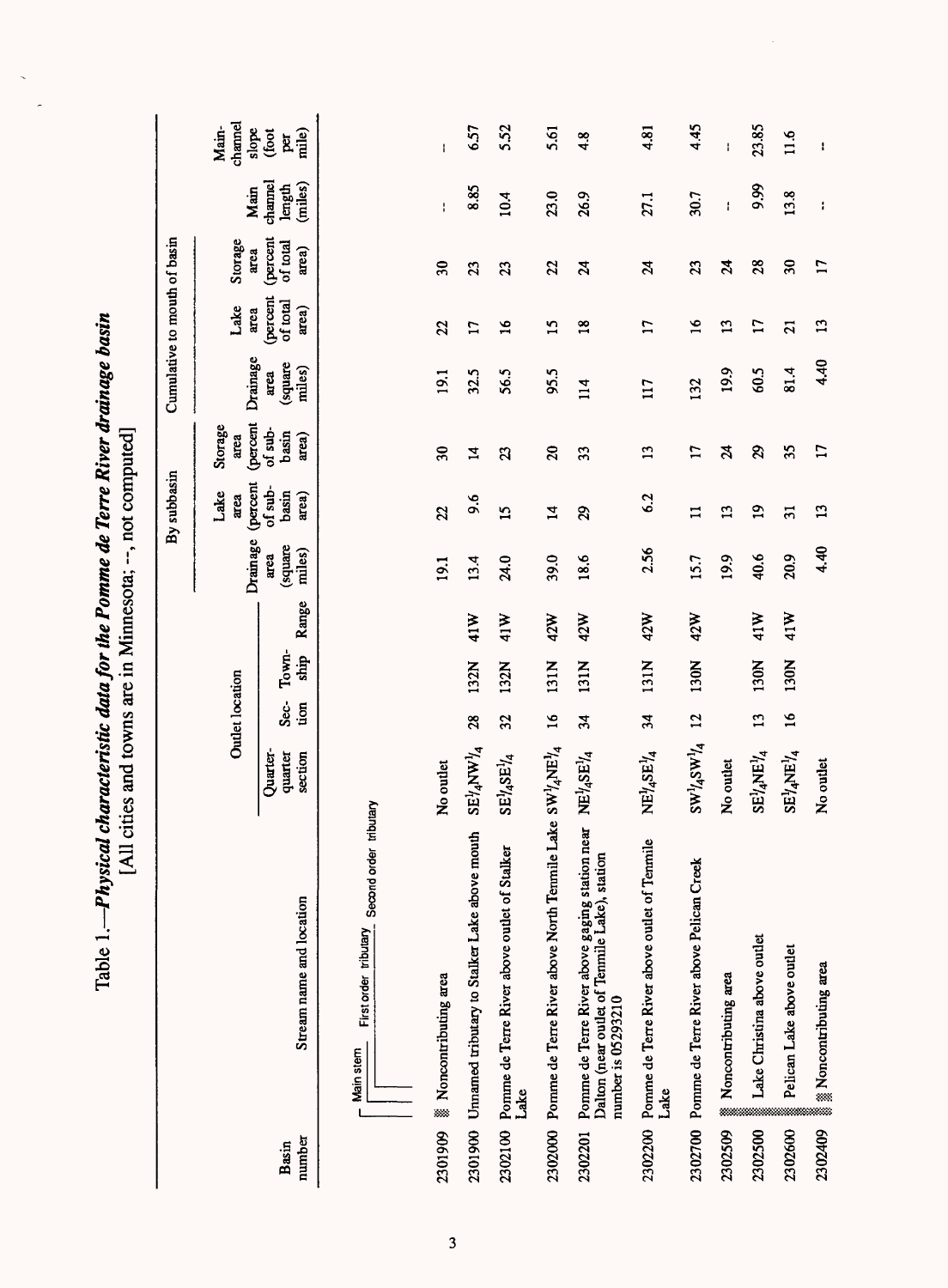Table 1.—Physical characteristic data for the Pomme de Terre River drainage basin-continued Table *1. Physical characteristic data for the Pomme de Terre River drainage basin-continued*

 $\mathcal{L}$ 

|                 |                                                                                                                               |                                      |                        |                         |       |                                  | By subbasin               |                             | Cumulative to mouth of basin |                               |                                      |                              |                           |
|-----------------|-------------------------------------------------------------------------------------------------------------------------------|--------------------------------------|------------------------|-------------------------|-------|----------------------------------|---------------------------|-----------------------------|------------------------------|-------------------------------|--------------------------------------|------------------------------|---------------------------|
|                 |                                                                                                                               |                                      | <b>Outlet location</b> |                         |       | Drainage                         | (percent<br>Lake<br>area  | (percent<br>Storage<br>area | Drainage                     | Lake<br>area                  | Storage<br>area                      | Main                         | channel<br>Main-<br>slope |
| number<br>Basin | Stream name and location                                                                                                      | Quarter-<br>section<br>quarter       | Sec-<br>tion           | Town-<br><u>भि</u><br>7 | Range | square)<br>miles)<br><b>area</b> | of sub-<br>basin<br>area) | $of sub-$<br>basin<br>area) | sdnute)<br>miles)<br>area    | (percent<br>of total<br>area) | <i>(percent</i><br>of total<br>area) | channel<br>(miles)<br>length | mile)<br>(foot<br>per     |
| 2302400         | ▒ Pelican Creek above outlet of Jolly Ann<br>▒ Lake<br>3383333                                                                | NWYANEY4                             | $\boldsymbol{z}$       | Z<br><b>131</b>         | 41W   | 20.0                             | $\mathbf{a}$              | $\boldsymbol{\mu}$          | 24.4                         | $\overline{18}$               | 22                                   | 6.42                         | 12.5                      |
| 2302300         | Pelican Creek above mouth<br>888                                                                                              | $\text{SW}^1\text{/aSW}^1\text{/a}$  | 12                     | 130N                    | 42W   | 28.2                             | 7.7                       | $\mathbf{z}$                | 134                          | $\overline{18}$               | 25                                   | 20.0                         | 6.91                      |
| 2305101         | Pomme de Terre River above gaging station near<br>Ashby (near inlet to Pomme de Terre Lake), sta-<br>tion number is 05293330  | NWYANEY4                             | $\mathbf{z}$           | 130N                    | 42W   | 4.81                             | $\frac{8}{8}$             | $\mathbf{z}$                | 271                          | $\mathbf{17}$                 | $\boldsymbol{\mathcal{Z}}$           | 34.4                         | 4.33                      |
| 2305100         | Pomme de Terre River above Pomme de Terre<br>Lake                                                                             | SEYANEYA                             | 25                     | 130N                    | 42W   | E.                               | ڢ                         | $\frac{1}{2}$               | 271                          | $\mathbf{L}$                  | $\boldsymbol{z}$                     | 34.5                         | 4.32                      |
| 2303100         | Umamed tributary to Pomme de Terre Lake<br>above Pomme de Terre Lake<br>300000000                                             | $SE^{1}_{4}SE^{1}_{4}$               | $\overline{ }$         | 129N                    | 41W   | 20.0                             | 2.6                       | 7.0                         | 20.0                         | 2.6                           | 7.0                                  | 11.2                         | 14.8                      |
| 2305200         | Pomme de Terre Lake above gaging station near<br>Elbow Lake (at outlet of Pomme de Terre Lake),<br>station number is 05293365 | 7 V <sub>r</sub> MS <sup>V</sup> rMN |                        | 129N                    | 41W   | 15.8                             | 19.8                      | $\mathbf{z}$                | 307                          | $\overline{16}$               | $\mathbf{z}$                         | 38.1                         | 3.66                      |
| 2303201         | Pomme de Terre River above gaging station near<br>Elbow Lake, station number is 05293370                                      | NEY4SEY4                             | 13                     | 129N                    | 42W   | S.                               | $\ddot{\phantom{1}}$      | 9.2                         | 308                          | $\overline{16}$               | 23                                   | 39.3                         | 3.50                      |
| 2303200         | Pomme de Terre River above Barrett Lake                                                                                       | NW224WA                              | $\bullet$              | 128N                    | 41W   | 10.7                             | H                         | 6.3                         | 319                          | $\overline{16}$               | 22                                   | 45.8                         | 3.09                      |
| 2303300         | Barrett (at outlet of Barrett Lake), gaging station<br>Pomme de Terre River above gaging station at<br>number is 05293405     | NEY4SEY4                             | 12                     | 128N                    | 42W   | 11.8                             | 7.6                       | 9.2                         | 330                          | 15                            | 22                                   | 46.8                         | 3.09                      |
| 2303501         | Pomme de Terre River above outfall from sewage<br>treatment plant for Barrett                                                 | $S W^1_A S W^1_A$ 7                  |                        | 128N                    | 41W   | .13                              | 0                         | $\ddot{\phantom{1}}$        | 331                          | $\overline{15}$               | 22                                   | 47.2                         | 3.08                      |
| 2303600         | Umamed tributary to Pomme de Terre River<br>above mouth<br>***                                                                | $\text{SW}^1_A \text{NE}^1_A$        | $\frac{30}{2}$         | 128N                    | 41W   | 5.47                             | $\overline{\mathbf{S}}$ . | $\mathbf{a}$                | 5.47                         | $\overline{\mathbf{S}}$       | $\mathbf{Q}$                         | 4.89                         | 26.0                      |

 $\overline{\cdot}$ 

 $\overline{\mathbf{4}}$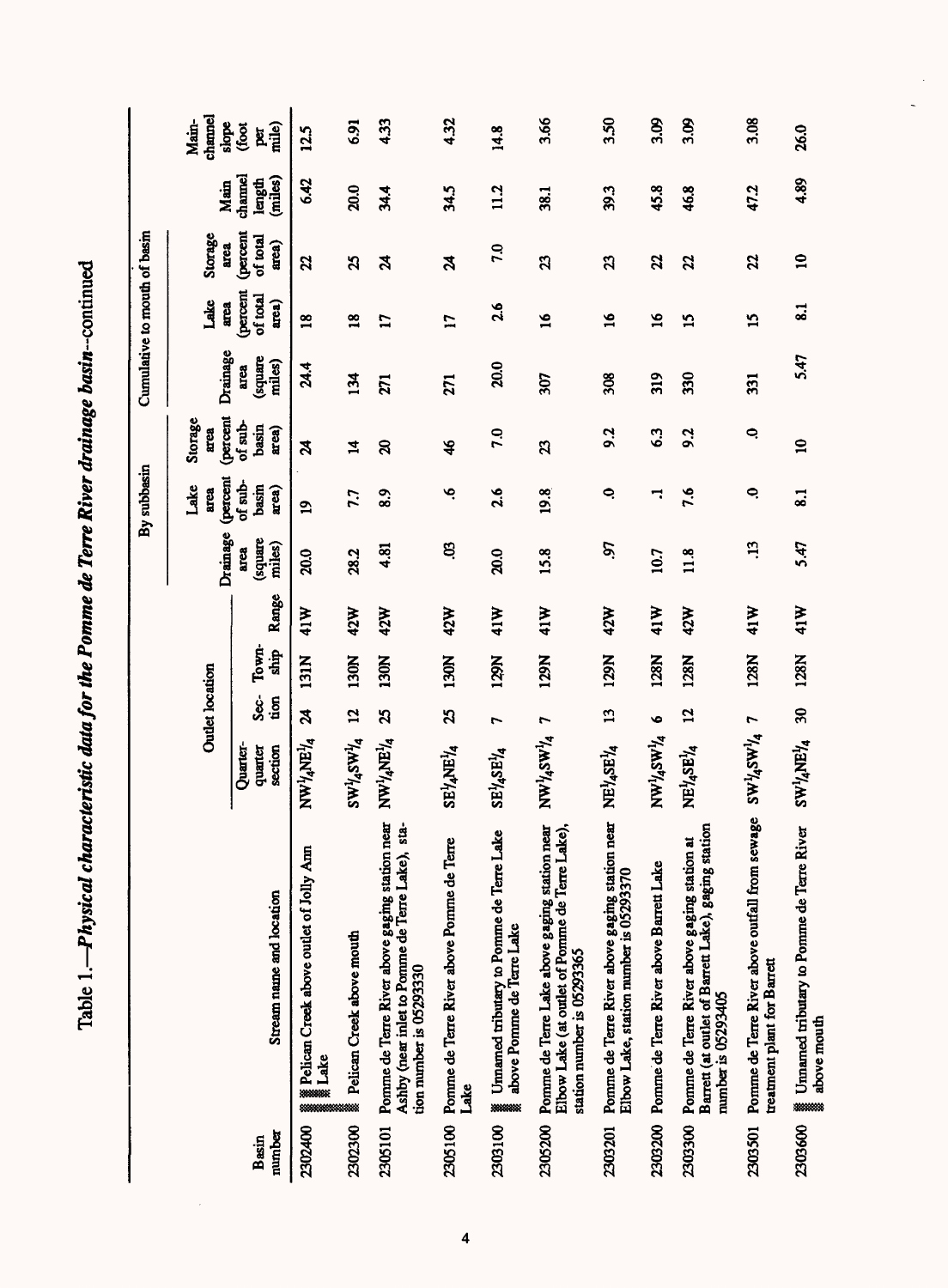Table 1.—Physical characteristic data for the Pomme de Terre River drainage basin-continued **Table 1.** *Physical characteristic data for the Pomme de Terre River drainage* **ftosm continued**

|                 |                                                                                                                               |                                                                                |                        |               |       |                           | By subbasin                   |                                    | Cumulative to mouth of basin |                                      |                               |                              |                           |
|-----------------|-------------------------------------------------------------------------------------------------------------------------------|--------------------------------------------------------------------------------|------------------------|---------------|-------|---------------------------|-------------------------------|------------------------------------|------------------------------|--------------------------------------|-------------------------------|------------------------------|---------------------------|
|                 |                                                                                                                               |                                                                                | <b>Outlet</b> location |               |       | Drainage                  | (percent<br>Lake<br>area      | <i>(percent</i><br>Storage<br>arca | Drainage                     | Lake<br>area                         | Storage<br>area               | Main                         | channel<br>Main-<br>slope |
| number<br>Basin | Stream name and location                                                                                                      | <b>Ouarter-</b><br>quarter<br>section                                          | လွှင့်<br>$\mathbf{t}$ | Town-<br>ship | Range | (square<br>miles)<br>arca | of sub-<br>basin<br>area)     | $of sub-$<br>basin<br>arca)        | (square<br>miles)<br>area    | <i>(percent</i><br>of total<br>area) | (percent<br>of total<br>area) | channel<br>(miles)<br>length | (foot<br>mile)<br>per     |
| 2303500         | Pomme de Terre River above subbasin 2303400                                                                                   | $SW^1/4SE^1/4$                                                                 | $30\,$                 | 128N          | 41W   | 5.98                      | 0.5                           | 3.6                                | 342                          | $\overline{15}$                      | $\overline{a}$                | 51.8                         | 2.96                      |
| 2303409         | Noncontributing area                                                                                                          | No outlet                                                                      |                        |               |       | 8.38                      | $\overline{15}$               | $\overline{18}$                    | 8.38                         | 15                                   | $\overline{18}$               | $\Box$                       | ł                         |
| 2303400         | Unnamed tributary to Pomme de Terre River<br>above mouth<br>*************                                                     | $SW^{1}/4SE^{1}/4$                                                             | 30                     | 128N          | 41W   | $R_{5.5}$                 | 2.4                           | 3.9                                | 13.9                         | 9.9                                  | 12                            | 6.02                         | 8.06                      |
| 2303701         | Pomme de Terre River above gaging station near<br>Hoffman, station number is 05293430                                         | 67 MANY, AND                                                                   |                        | 127N          | 41W   | 12.6                      | ن<br>$\overline{\phantom{0}}$ | 5.2                                | 369                          | $\overline{4}$                       | $\mathbf{z}$                  | 59.6                         | 2.87                      |
| 2303700         | Pomme de Terre River above subbasin 2303800                                                                                   | $\text{SE}^{\dagger}\!/\text{A}\text{NE}^{\dagger}\!/\text{A}$                 | $\overline{30}$        | 127N          | 41W   | 4.34                      | Q                             | 3.1                                | 373                          | $\overline{4}$                       | $\Omega$                      | 60.7                         | 2.85                      |
| 2303800         | Umamed tributary to Pomme de Terre River<br>above mouth<br><b>xxxxxx</b>                                                      | $\mathrm{SE}^{\mathrm{I}}\! \mathcal{U} \mathrm{E}^{\mathrm{I}}\! \mathcal{U}$ | $30\,$                 | 127N          | 41W   | 9.78                      | 7.0                           | $\mathbf{Q}$                       | 9.78                         | 7.0                                  | $\overline{10}$               | 730                          | 12.2                      |
| 2304602         | Pomme de Terre River above gaging station near<br>Morris (at outlet of Pomme de Terre Lakes), sta-<br>tion number is 05293460 | NE <sup>1</sup> /4SE <sup>1</sup> /4                                           | 30                     | 126N          | 41W   | 33.7                      | 6.5                           | $\mathbf{I}$                       | 416                          | $\mathbf{13}$                        | $\overline{a}$                | 69.4                         | 2.79                      |
| 2304601         | Pomme de Terre River above gaging station near<br>Morris, station number is 05293470                                          | $W^1$ <sub>4</sub> WM <sub>4</sub> W                                           | $\infty$               | 125N          | 41W   | 6.73                      | L.                            | 2.1                                | 423                          | 13                                   | $\overline{1}$                | 73.0                         | 2.76                      |
| 2304600         | Pomme de Terre River above subbasin 2304400                                                                                   | $\mathrm{E}\mathcal{V}_4\!\!\!\!\!\times\!\!\mathrm{E}\mathcal{V}_4$           | 36                     | 125N          | 42W   | 22.3                      | 2.5                           | 63                                 | 45                           | $\overline{c}$                       | $\frac{8}{10}$                | 79.4                         | 2.71                      |
| 2304400         | Unnamed tributary to Pomme de Terre River<br>above mouth<br><b>***</b>                                                        | $SE^{1}$ / <sub>4</sub> NE <sup>1</sup> / <sub>4</sub>                         | 36                     | 125N          | 42W   | 5.31                      | $\mathbf{1}$                  | 4.5                                | 5.31                         | $\Xi$                                | 4.5                           | 4.97                         | 13.0                      |
| 2304302         | Pomme de Terre River above outfall from sewage NE/4NE/4<br>treatment plant for Morris                                         |                                                                                | 13                     | 124N          | 42W   | 8.65                      | $\overline{5.1}$              | 6.9                                | 459                          | 12                                   | $\overline{18}$               | 82.6                         | 2.65                      |
| 2304500         | Umamed tributary to Pomme de Terre River<br>above mouth<br>****                                                               | NW14SE14                                                                       | 13                     | 124N          | 42W   | 14.4                      | œ                             | 3.2                                | 14.4                         | œ                                    | 3.2                           | 926                          | 12.7                      |

 $\overline{\mathbf{5}}$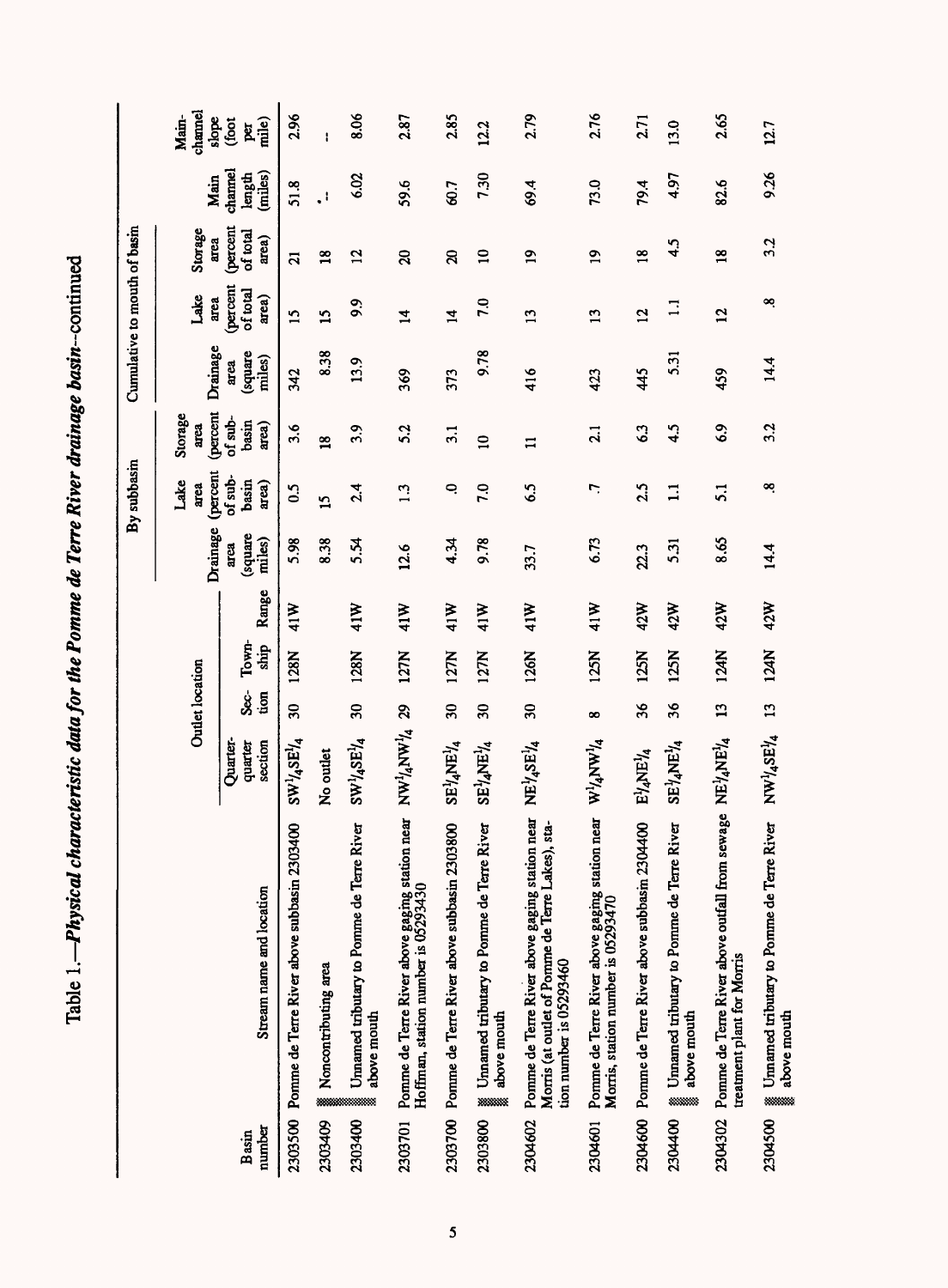Table 1.—Physical characteristic data for the Pomme de Terre River drainage basin-continued **Table 1.** *Physical characteristic data for the Pomme de Terre River drainage* **ftosm-continued**

|                 |                                                                                                            |                                |                          |               |            |                           | By subbasin               |                             | Cumulative to mouth of basin |                               |                                      |                              |                           |
|-----------------|------------------------------------------------------------------------------------------------------------|--------------------------------|--------------------------|---------------|------------|---------------------------|---------------------------|-----------------------------|------------------------------|-------------------------------|--------------------------------------|------------------------------|---------------------------|
|                 |                                                                                                            |                                | <b>Outlet location</b>   |               |            | Drainage                  | (percent<br>Lake<br>area  | (percent<br>Storage<br>arca | Drainage                     | Lake<br>area                  | Storage<br>area                      | Main                         | channel<br>Main-<br>slope |
| number<br>Basin | Stream name and location                                                                                   | Quarter-<br>section<br>quarter | Sec-<br>ion              | Town-<br>ship | Range      | (square<br>miles)<br>area | of sub-<br>basin<br>area) | of sub-<br>basin<br>area)   | (square<br>miles)<br>area    | (percent<br>of total<br>area) | <i>(percent</i><br>of total<br>area) | channel<br>(miles)<br>length | mile)<br>(foot<br>per     |
| 2304301         | Pomme de Terre River above gaging station near<br>Morris, station number is 05293515                       | AVVINANT                       | <b>z</b>                 | 124N          | 42W        | 4.25                      | 2                         | 7.7                         | 478                          | $\mathbf{5}$                  | $\mathbf{L}$                         | 85.6                         | 2.60                      |
| 2304300         | Pomme de Terre River above Muddy Creek                                                                     | SEYANEYA                       | 23                       | 124N          | 42W        | $\Xi$                     | Q                         | $\overline{11}$             | 478                          | $\mathbf{5}$                  | $\mathbf{L}$                         | 85.9                         | 2.59                      |
| 2301601         | Muddy Creek above outfall from sewage treat- NE14SW14<br>ment plant for Chokio                             |                                | 3                        | 124N          | 44W        | 11.5                      | Q                         | $\frac{0}{1}$               | 115                          | Q                             | $\overline{1.0}$                     | 10.0                         | 5.86                      |
| 2301600         | Muddy Creek above County Ditch No. 25                                                                      | $\lambda$ EV <sub>1</sub> WS   | $\mathbf{5}$             | 124N          | <b>44W</b> | 4.68                      | Q                         | Q                           | 162                          | Q                             | 7.                                   | 12.6                         | 4.95                      |
| 2301700         | County Ditch No. 25 above mouth                                                                            | <b>ARIVANEYA</b>               | 12                       | 124N          | <b>44W</b> | 8.51                      | Q                         | Ņ                           | 8.51                         | Q                             | Ņ                                    | 6.67                         | 6.82                      |
| 2301300         | <b>Exampt Ditch No. 18 above mouth</b>                                                                     | AWANYANYA                      | $\infty$                 | 124N          | 43W        | 10.1                      | 0                         | $\frac{8}{10}$              | 10.1                         | ج                             | $\frac{8}{1}$                        | 7.89                         | 9.92                      |
| 2301200         | Muddy Creek above subbasin 2300800                                                                         | NEYANEYA                       | 4                        | 124N          | 43W        | 7.67                      | 3.7                       | $\frac{1}{4}$               | 42.5                         | L.                            | $\mathbf{L}$                         | 17.1                         | 4.68                      |
| 2300800         | the Umamed tributary (County Ditch No. 3)<br>* above mouth                                                 | NEYANEYA                       | 4                        | 124N          | 43W        | 22.4                      | 8.3                       | $\mathbf{13}$               | 22.4                         | 83                            | $\mathbf{L}$                         | 12.8                         | 5.81                      |
| 2305000         | Muddy Creek above subbasin 2304700                                                                         | NEYANW <sup>1</sup> /4         | 36                       | 125N          | 43W        | 13.1                      | 0.1                       | 7.2                         | 77.9                         | 3.1                           | 5.6                                  | 20.8                         | 4.27                      |
| 2304700         | g Umamed tributary to Muddy Creek above<br>g mouth                                                         | NEYANY'/4                      | 36                       | 125N          | 43W        | 35.8                      | η.                        | 5.5                         | 35.8                         | ŋ                             | 55                                   | 10.2                         | 112                       |
| 2304000         | <b>Example 5</b> Informal product to Muddy Creek above<br>mouth                                            | SW1/4NE14                      | $\overline{\phantom{a}}$ | 124N          | 43W        | 3.94                      | 2.2                       | 7.9                         | 3.94                         | 2.2                           | 7.9                                  | 4.83                         | 10.9                      |
| 2304800         | Muddy Creek above subbasin 2304100                                                                         | NW14SE14                       | $\mathbf{L}$             | 124N          | 42W        | 9.28                      | Q                         | 3.8                         | 127                          | $\overline{21}$               | 55                                   | 26.4                         | 3.66                      |
| 2304100         | <b>Example 15</b> Superstandary to Muddy Creek above                                                       | NW14SE14                       | $\mathbf{L}$             | 124N          | 42W        | 6.02                      | Q                         | 3.0                         | 6.02                         | Q                             | 3.0                                  | 5.04                         | 15.0                      |
| 2304201         | Muddy Creek above gaging station near Mor- $N E^{1/4}$ ANE <sup>1</sup> /4 ris, station number is 05293600 |                                | 22                       | 124N          | 42W        | 6.90                      | $\frac{6}{1}$             | 5.9                         | 140                          | 2.0                           | 5.4                                  | 30.7                         | 3.26                      |

 $\frac{1}{\sqrt{2}}$ 

 $\overline{6}$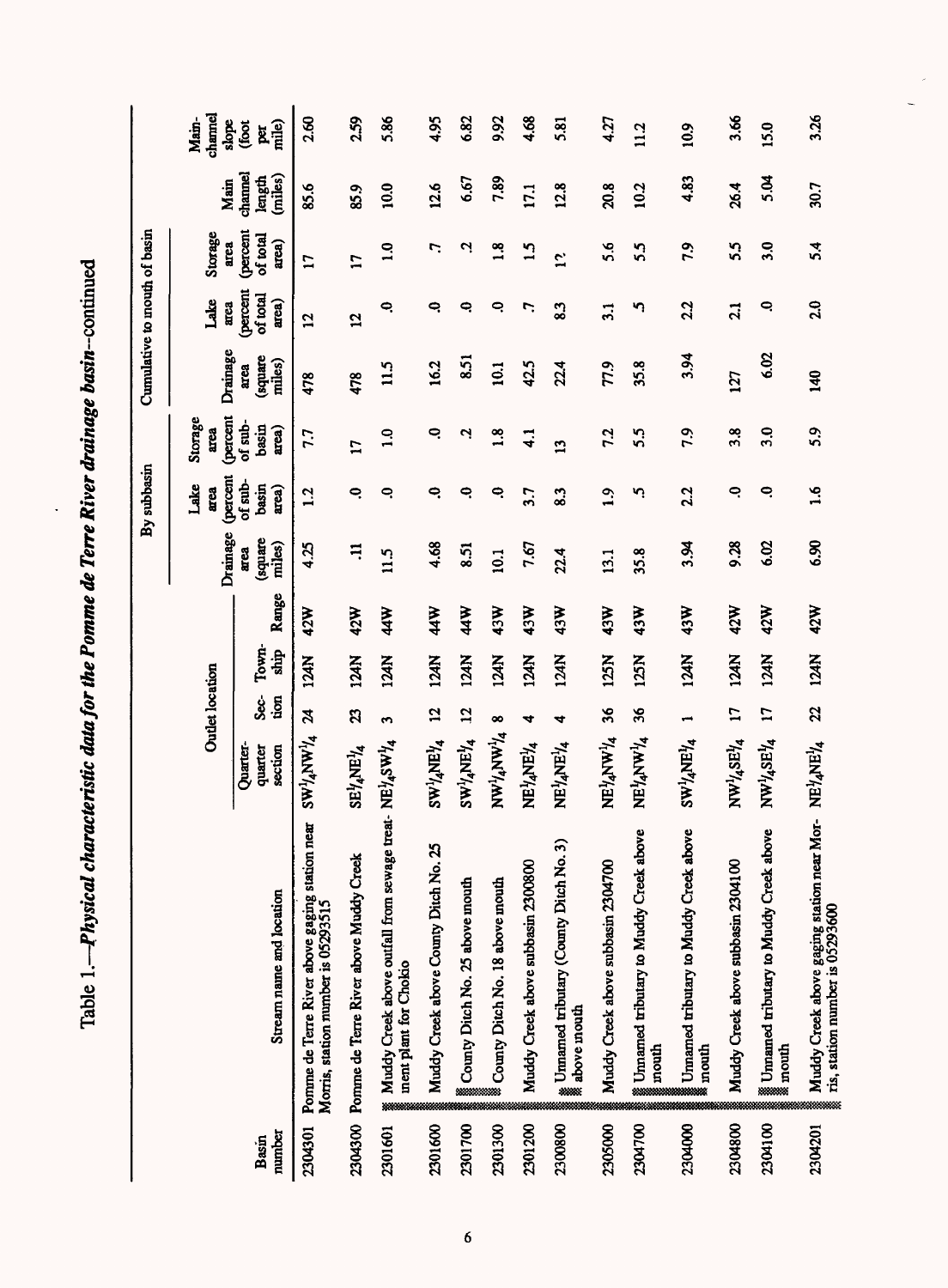Table 1.--Physical characteristic data for the Pomme de Terre River drainage basin-continued Table 1.**—Physical characteristic data for the Pomme de Terre River drainage basin-continued** 

|                 |                                                                                                                                            |                                        |                         |               |            |                           | By subbasin                     |                             | Cumulative to mouth of basin |                                      |                                      |                              |                           |
|-----------------|--------------------------------------------------------------------------------------------------------------------------------------------|----------------------------------------|-------------------------|---------------|------------|---------------------------|---------------------------------|-----------------------------|------------------------------|--------------------------------------|--------------------------------------|------------------------------|---------------------------|
|                 |                                                                                                                                            |                                        | <b>Outlet</b> location  |               |            | Drainage                  | <i>(percent</i><br>Lake<br>area | (percent<br>Storage<br>area | Drainage                     | Lake<br>area                         | Storage<br>area                      | Main                         | channel<br>Main-<br>slope |
| number<br>Basin | Stream name and location                                                                                                                   | Quarter-<br>section<br>quarter         | Sec-<br>นิ่งก           | Town-<br>ship | Range      | samare)<br>miles)<br>atea | of sub-<br>basin<br>area)       | of sub-<br>basin<br>area)   | square<br>miles)<br>area     | <i>(percent</i><br>of total<br>area) | <i>(percent</i><br>of total<br>area) | channel<br>(miles)<br>length | mile)<br>(foot<br>g       |
| 2304200         | <b>EXAMPLE Muddy Creek above mouth</b>                                                                                                     | $\mathrm{SE}^1\!\!A\mathrm{NE}^1\!\!A$ | Z                       | 124N          | 42W        | $K_{0}$                   | $\overline{0}$                  | 0.6                         | $\frac{40}{5}$               | 2.0                                  | 5.4                                  | 31.7                         | 3.17                      |
| 2304900         | Pomme de Terre River above gaging station near<br>Morris, station number is 4527200955720                                                  | NEYANEYA                               | $\mathbf{S}$            | 123N          | 42W        | 26.2                      | Q                               | چ                           | \$                           | 9.2                                  | $\overline{1}$                       | 94.8                         | 2.61                      |
| 2300900         | Umamed tributary to Pomme de Terre River<br>above mouth<br>****                                                                            | NEIANEIA                               | 20                      | 123N          | 42W        | 10.7                      | Q                               | 1.6                         | 10.7                         | ٩                                    | $\frac{6}{1}$                        | 8.33                         | 14.2                      |
| 2301000         | Pomme de Terre River above Dry Wood Creek                                                                                                  | NWYANEY4                               | 5                       | 122N          | 42W        | 8.22                      | 4                               | 2.2                         | 664                          | 8.9                                  | $\overline{\mathbf{u}}$              | 99.2                         | 2.56                      |
| 2303900         | Umamed tributary to County Ditch No. 22<br>above mouth                                                                                     | NE14SE14                               | $\mathcal{S}$           | 123N          | 44W        | 12.6                      | ؋<br>−                          | 2.9                         | 12.6                         | 3.6                                  | 2.9                                  | 9.86                         | 10.2                      |
| 2301800         | County Ditch No. 22 above mouth                                                                                                            | SE <sup>I</sup> /4NW <sup>I</sup> 4    |                         | 122N          | 43W        | 11.4                      | 2                               | $3.\overline{3}$            | 23.9                         | O,                                   | 3.1                                  | 13.8                         | 8.01                      |
| 2302800         | <b>E</b> Umamed tributary to Artichoke Lake above NE <sup>1</sup> /4SW <sup>1</sup> /4<br>artichoke Lake                                   |                                        | $\overline{\mathbf{z}}$ | 122N          | <b>44W</b> | 15.8                      | œ                               | $\overline{51}$             | 15.8                         | œ                                    | 5.1                                  | 10.2                         | 8.58                      |
| 2300100         | Artichoke Creek above Dry Wood Lake                                                                                                        | SE <sup>1</sup> 4SE <sup>1</sup> /4    | Ó                       | 122N          | 43W        | 25.6                      | $\overline{15}$                 | $\mathbf{a}$                | 65.4                         | 63                                   | 9.9                                  | 3.7                          | 6.06                      |
| 2301400         | Dry Wood Lake above outlet                                                                                                                 | NW14SE14                               | n                       | 122N          | 43W        | 23.5                      | 3.0                             | 7.0                         | 88.9                         | 5.4                                  | $\overline{5}$                       | 14.4                         | 6.02                      |
| 2301500         | Dry Wood Creek above mouth                                                                                                                 | $\text{NW}^1\text{/ANE}^1\text{/A}$    | 5                       | 122N          | 42W        | 12.8                      | Q                               | œ                           | 102                          | 4.8                                  | $\overline{\mathbf{S}}$              | 24.5                         | 4.60                      |
| 2300500         | Umamed tributary to Pomme de Terre River<br>above mouth                                                                                    | <b>ATANAYANA</b>                       | $\bullet$               | 122N          | 42W        | 8.24                      | Q                               | 1.6                         | 9.24                         | Q                                    | $\frac{6}{1}$                        | 8.22                         | 14.5                      |
| 2300601         | Pomme de Terre River above gaging station near- NE <sup>1</sup> / <sub>4</sub> NW <sup>1</sup> /4<br>Fairfield, station number is 05293780 |                                        | $\mathbf{5}$            | 122N          | 42W        | 5.24                      | 0.0                             | 0.7                         | 780                          | 8.2                                  | 13                                   | 102                          | 2.51                      |
| 2300600         | Pomme de Terre River above subbasin 2302900                                                                                                | SE <sup>ł</sup> /AVW <sup>1</sup> /4   | $\overline{16}$         | 122N          | 42W        | $\ddot{=}$                | $\ddot{\phantom{1}}$            | 1.5                         | 780                          | 8.2                                  | 13                                   | 103                          | 2.51                      |
| 2303000         | Umamed tributary to umamed tributary to<br>Pomme de Terre River above mouth<br>*****                                                       | NW14SW1/4                              | <b>15</b>               | 122N          | 42W        | 12.0                      | Ç                               | 4.2                         | 12.0                         | ņ                                    | 4.2                                  | 8.65                         | 9.80                      |

 $\overline{1}$ 

 $\ddot{\phantom{0}}$